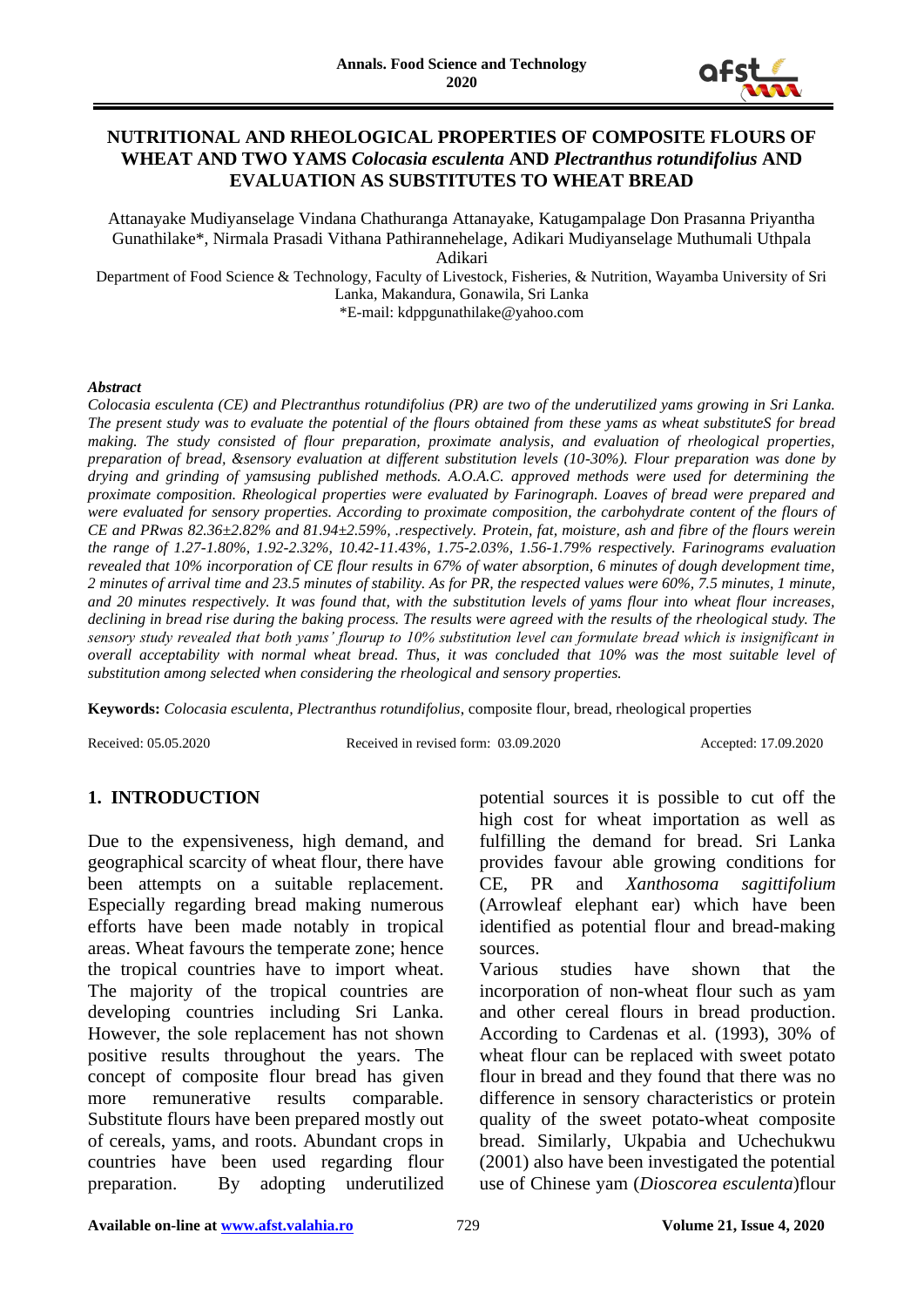

in loaf bread making process and they have reported that at 30% level of substitution, the yam and wheat composite bread showed no any significant difference when compared with 100% wheat bread. Furthermore, Amandikwa et al. (2015) suggested that various underutilized yam varieties may be useful in food formulations because of their nutritional and physic-chemical characteristics acceptable loaves of bread comparable to wheat bread can be made at 25% level of yam flour substitution. This kind of studies including adding values to these underutilized yams, therefore, recommends extensive cultivation and utilization of these yam varieties since they could serve as useful supplements for composite bread production and future food security. In some other studies, other crops such as sour maize and soy flour blends (Edema et al., 2005), coconut flour (Gunathilake et al., 2009) evaluated the production of bread with the substantial substitution to wheat flour. Product diversification with these yam crops currently has been minimal and also some of these yam varieties are not widely cultivated due toinadequate utilization. In terms of food security and saving foreign currency, there is,therefore, the need to investigatethe breadmaking potentials of some of these yam varieties.Thus, the focus of this study is to check out the suitability of theses yam flours incorporation with wheat flour, in terms of bread making.

### **2. MATERIALS AND METHODS**

### **Materials**

CE and PR yamswere collected from the Makandura area in Sri Lanka. All the chemicals used for the experiments were of analytical grade. All-purpose Wheat flour was (Prima brand)and otheringredients for bread were purchased from Keels Super Market, Dankotuwa, Sri Lanka.

### **Flour preparation**

Five kilograms of each of the yams, CE and PR,were washed, hand peeled. The yams were dipped in 5% citric acid and then grated into thin slices(the thickness was around 5 mm). Thenthe yams slices were dried in a dehydrator at 70°C for 18 hrs. The dried yams were ground into powder using a laboratory-scale grinder and sieved through a 250 µm sieve. The sieved flour was packed separately in airtight containers to prevent moisture re-absorption. Three blends were made with eachyam. Wheat flour, used as control (100% white wheat flour) was progressively substituted with yams flour. Thus, CE flour/wheat flour blends and PR flour/wheat flour blends were prepared with, respectively, 10%, 20% and 30% of white wheat flour substitutions.

### **Proximate analysis**

The moisture, crude protein, crude fat, crude fiber and ash contents of the flour blends were determined following the procedure outlined by AOAC (2000), while carbohydrate was calculated by difference.

# **Rheological properties**

Rheological properties of composite flour blends at different substitution levels were assessed according to the method described by A.A.C.C, (2000). The water absorption, arrival time, dough stability, and dough development time of the dough were measured by the resulted farinograph ((Brabender, Duisburg-Germany). All rheological experiments were conducted in the Industrial Technology Institute in Sri Lanka (ITI).

### **Bread making**

All ingredients, flour, butter, salt and yeast were initially dry mixed in a mixing machine and later water was mixed with the original dry mix to form a soft dough that can easily be handled. The straight dough method described in Giannou et al. (2003) was followed.

### **Sensory analysis**

Sensory analysis was conducted using 30 semitrained panelists. General appearance, crust colour, crumb grain, taste, and overall acceptability of formulated bread were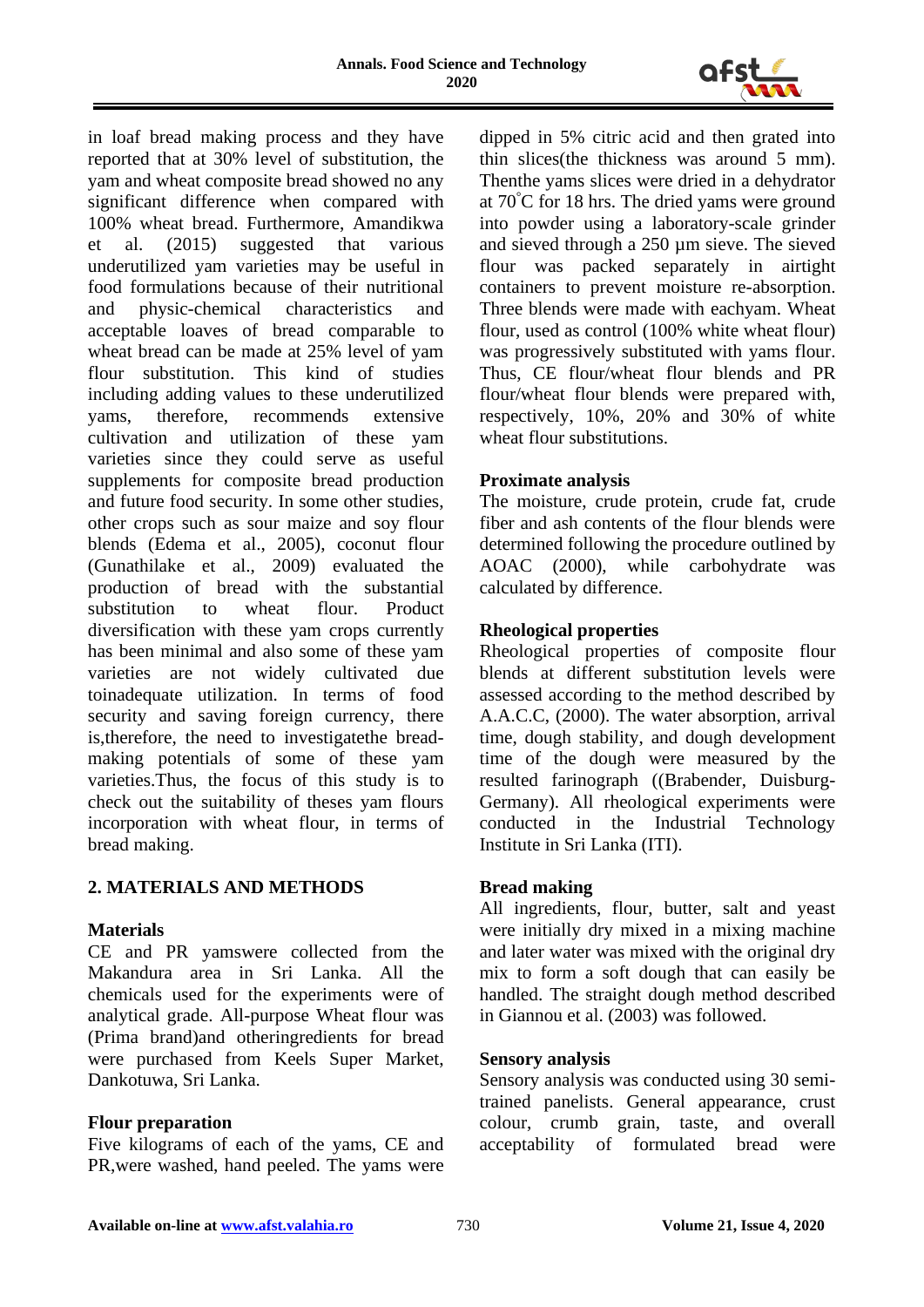

evaluated based on the method described in Meilgaard et al.(1991).

### **Statistical Analysis**

Data were obtained in triplicate  $(n=3)$  and the means and standard deviations (SD) were recorded. Sensoryevaluation data were analyzed using analysis of variance (ANOVA) and the Least Significant Difference (LSD) was used to ascertain differences between samples at  $p < 0.05$ .

### **3. RESULTS AND DISCUSSION**

As well as in the whole world majority of wheat-based products such as buns, noodles, cakes, flat breads, biscuits, and bread are very popular in Sri Lanka. Among these food items, bread is the most prominent one Asian is consumed as a staple food. Even more than in Sri Lankan lifestyle, European and American regions see, bread is served at almost every meal (Kent, 2000). As mentioned earlier bread is consumed regardless of social status as well as regardless of the age class. According to the Central Bank report in 2014, the acceptance level for bread in the Sri Lankan diet is pretty high.Luxurious regions of European and North American continents may bear the root of wheat, however, that has not restricted developing countries from utilizing wheat. In most developing countries,it is seen that wheat bread playing a vital role in fulfilling the hunger of their nations. As long as they do not provide favourable conditions for wheat growth they have to import wheat especially from European and North American regions.In Sri Lanka, the expenditure on food has been increasing continuously to almost to a level of discomfort. Wheat is the most effective contributor in this regard bearing values that exceed LKR 357.2 USD millions per annum (CBSL, 2015). This is not a strange circumstance when considering parallel developing countries.

The plus point of all these countries is that they have staples other than wheat that have potential in bread making. Yams are one of the categories that have the potential to be used bakery ingredients. CE and PR are some of the underutilized yams available in Sri Lanka and in this present study evaluate the potential of these yams flour for bread making. Proximate composition of flours, rheological properties of the composite blends and acceptability of the breads prepared from these flours evaluated.

### **Proximate analysis**

The proximate composition of the CE and PR flours is shown in Table 1.The moisture content of studied flours was varied among sources and it is ranged from 10.4-11.0%. The protein contents in yams flours were lower(1.44-1.80%). Similar levels of proteins were also mentioned in flours of *Dioscorea rotundata* and *Dioscorea alata* in Obadina et al (2014).However, CE flour contains significantly higher protein content than PR flour. The protein content of these flours was lower when compared with all-purpose wheat flour. Normally wheat flour contains nearly about 10% protein.Comparatively higher fiber content was observed in CE flour than PR flour. Mineral and fat content were higher in PR flour than CE flour.

### **Rheological properties**

Generally, mixing, fermentation and baking are the three basic operations involve in the breadmaking process.

| Constituents | CE flour        | PR flour        |  |
|--------------|-----------------|-----------------|--|
| Carbohydrate | $82.36 \pm 0.7$ | $81.93 \pm 3.7$ |  |
| Moisture     | $10.41 \pm 0.4$ | $11.01 \pm 0.6$ |  |
| Ash          | $1.74 \pm 0.1$  | $2.00 \pm 0.1$  |  |
| Fat          | $1.91 \pm 0.1$  | $2.04 \pm 0.2$  |  |
| Protein      | $1.80 \pm 0.2$  | $1.44 \pm 0.2$  |  |
| Fiber        | $1.75 \pm 0.3$  | 1.56±0.1        |  |

**Table 1. Amounts of nutritional compounds about CE and PRflour**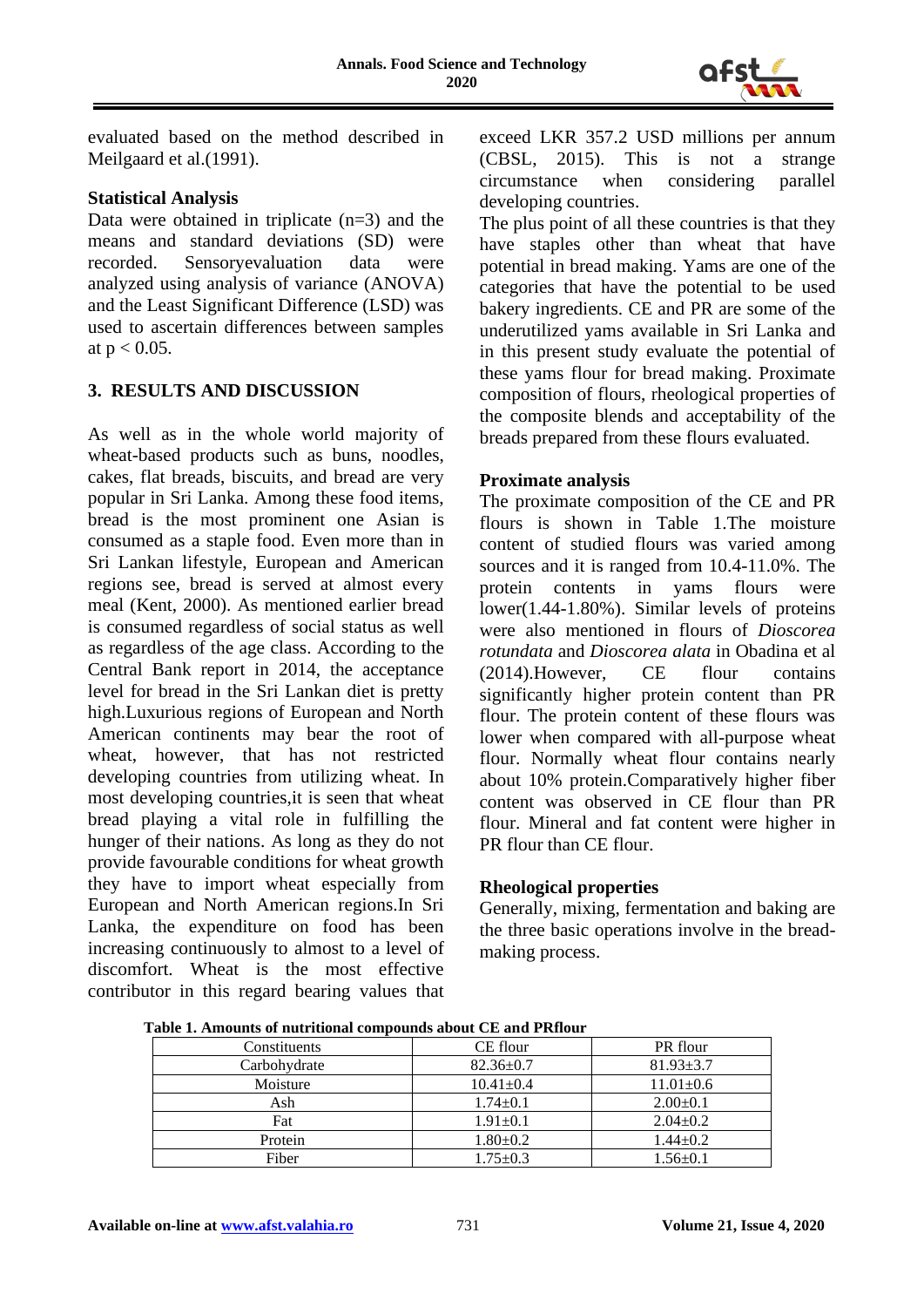

During the mixing process, the flour and water mixture transforms into the cohesive viscoelastic dough. In the mixing process, atmospheric air incorporates into the dough and this incorporated air provided the gas cells into which the carbon dioxide produced by the yeast cells diffuses during the fermentation process (Bakare et al., 2015). The development of dough occurs due to interactions among flour constituents and the ingredients used during the mixing operation. According to Bakare et al. (2015), these interactions in the dough are more complex than what was observed during the farinograph test which is mostly used in measuring the dough rheological tests. However, with the use of a farinograph can derive an empirically verifiable insight into what may be at play during the actual process of dough development (Bakare et al., 2015). Furthermore, the main objective of the mixing of dough is to bring about changes in the physical properties of the dough that would improve the ability of the dough to retain the carbon dioxide gas producing from yeast during the fermentation process and some of the physical properties of the dough which are critical for control in bread making processare resistance to deformation, extensibility, elasticity, and stickiness (Bakare et al., 2015).

Measurements of water absorption, dough development time, arrival time, dough stability, and degree of softening were made by using a farinograph. Water absorption is the amount of water that the flour can absorb until the dough consistency reaches 500 BU and the dough development time is the time required for the curve to reach its maximum height (i.e. 500 BU). Dough stability is the time needed before the dough consistency starts to decline from 500 BU line. Dough weakening is the reduction in the dough consistency from 500 BU line after 5 min. Departure time (DT) was the time required for the curve to drop below the 500 BU consistency line. Dough Stability Time describes how much tolerance the flour has to over or under mixing and all the composite flours blends showed significantly lower dough stability vales when compared with only wheat dough (100% wheat). However, 10% yams flour containing dough, both 10% CE and 10% PR showed significant stable dough compared with 20% and 30% yam flours incorporated dough. The farinograph records how far the dough stretches before breaking (Hallén et al, 2004). Figure 1 and 2 shows the Farinograms for different blend levels of CE and PR flour with wheat flour. Table 2 shows the mixing behaviour of two flours at different substitution levels.



 20% CE+ 80% wheat flour 30% CE+ 70% wheat flour **Figure 1: Farinograms of different blend levels of CE flour with wheat flour.**

.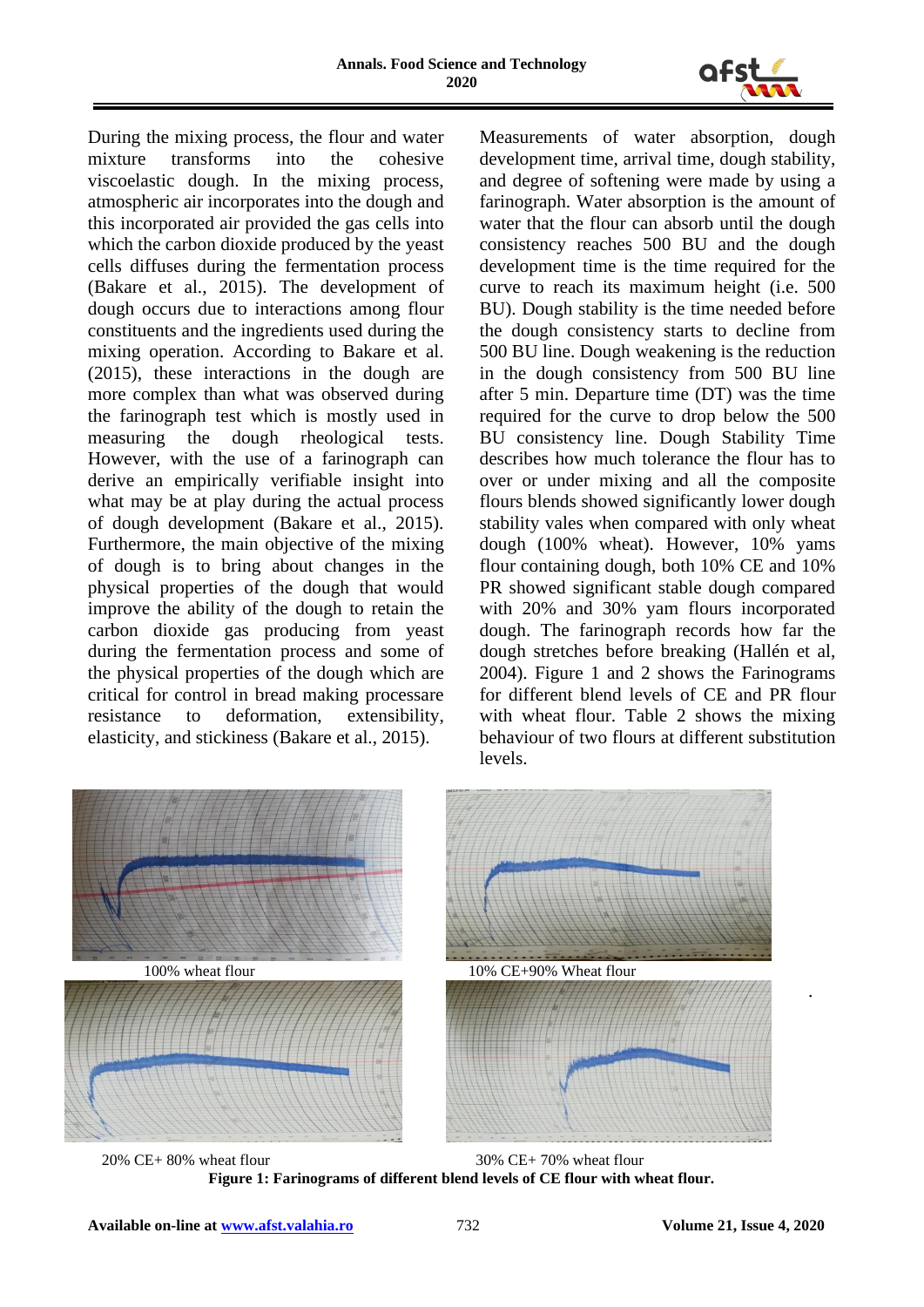



 20%PR+wheat flour 30% PR+wheat flour **Figure 2: Farinograms of different blend levels of PR flour with wheat flour.**

| Table 2: Mixing behaviors of flour blends |                     |            |             |                |           |  |  |
|-------------------------------------------|---------------------|------------|-------------|----------------|-----------|--|--|
|                                           | Level of yam        | Water      | Dough       | Arrival        | Stability |  |  |
|                                           | flour               | absorption | development | time (min)     | (min)     |  |  |
|                                           | substitution $(\%)$ | $(\% )$    | time (min)  |                |           |  |  |
|                                           | 10                  | 67.0       | 6           | $\overline{c}$ | 11.5      |  |  |
| CE flour                                  | 20                  | 71.0       | 7.5         | 3              | 9         |  |  |
|                                           | 30                  | 74.5       | 8.5         | 3.5            | 8         |  |  |
|                                           |                     |            |             |                |           |  |  |
|                                           | 10                  | 60.0       | 7.5         |                | 12        |  |  |
| PR flour                                  | 20                  | 60.5       | 8.5         | $\overline{c}$ | 12.5      |  |  |
|                                           | 30                  | 59.5       | 5.5         |                | 6         |  |  |

Water in the mixture is responsible for hydrating the protein molecules and that will facilitate the interactions between the proteins cross-links with the disulfide bonds during the dough mixing process (Bakare et al., 2015). For the bread making, the optimum amount of water is essential to develop cohesive, viscoelastic dough with optimum gluten strength and however, this differs from flour to flour. The amount of water is depending on the quantity of protein mainly. Therefore, protein

content has been known as an important determinant of the extent to which flour blends would absorb water during mixing (Sliwinski et al. 2004). As the protein content is low in both CE and PR flours compared with the wheat flour, when the incorporation level increase, the amount of water which absorbs by the flour blends decreased.

Farinograms evaluation revealed that 10% incorporation of CE flour results in 67% of water absorption, 6 minutes of dough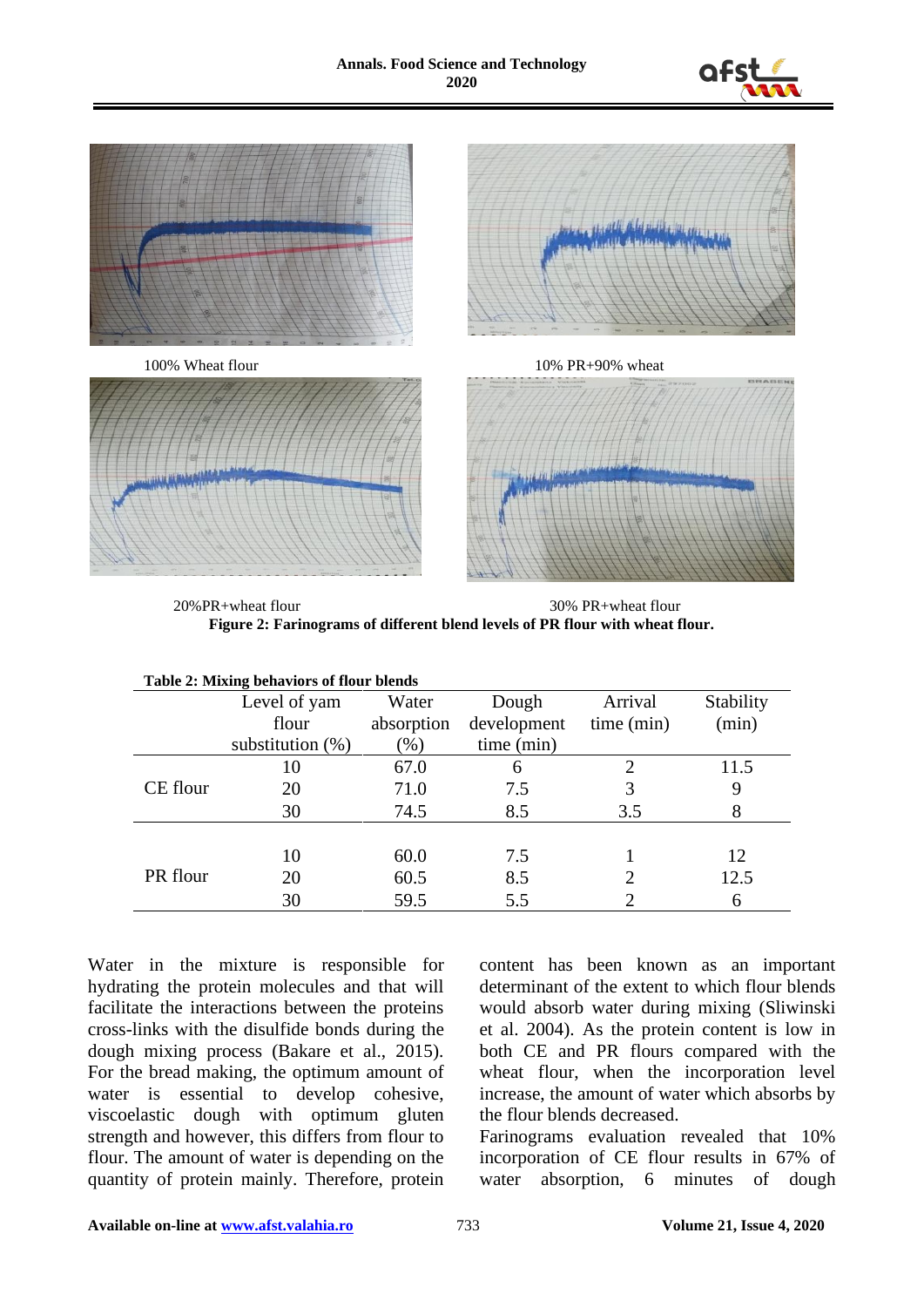

development time, 2 minutes of arrival time and 23.5 minutes of stability. As for PR flour, the respected values were 60%, 7.5 minutes, 1 minute, and 20 minutes. It was found that, with the substitution levels of yams flour into wheat flour increases, declining in bread rise during the baking process. The results were agreed with the results of the rheological study. This could be probably due to variation in dough development characteristics upon addition of more than 10% yam's flour, which may have contributed to over dilution of gluten forming protein resulting in weakening of the dough. Similar studies have been done for the determination of supplementation of wheat flour with cowpea flour by Sharma, et al (1999) and they described that the changes in hydrating properties of two proteins may be another reason for differences in dough characteristics.

# **Bread development**

Figures 3 and 4 show the front and crosssection views of bread prepared from different composite floursofCEand PR.The results showing that the addition of both yams flour decreased the volume of the bread produced. The addition of both yam flours may change the bulk density of the bread produced. The lowest volume was obtained for samples with the highest yam's flour percentage. According to Mamat et al. (20140, two factors are contributing these volume changes with increasing substitution levels: the ability of hydrocolloids to absorb more water, which could suppress the amount of steam generated, resulting in a reduced volume of loaf; and the addition of yam's flour, which could also disrupt the gluten network that contributed to the low expansion of the loaf.



**Figure 3: Front views and cross-section views of CE flour incorporated wheat flour bread.** (A: 100% Wheat flour, B: 10% CE flour+ 90% Wheat flour, C: 20% CE flour+ 80% Wheat flour, D: 30% CE flour+ *70% Wheat flour)*



**Figure 4: Front views and cross-section views of PR incorporated wheat flour bread.** *(A: 10% PR flour+ 90%* $\tilde{D}$ *Wheat flour, B: 20% PR flour+ 80% Wheat flour, C: 30% PR flour+ 70% Wheat flour)*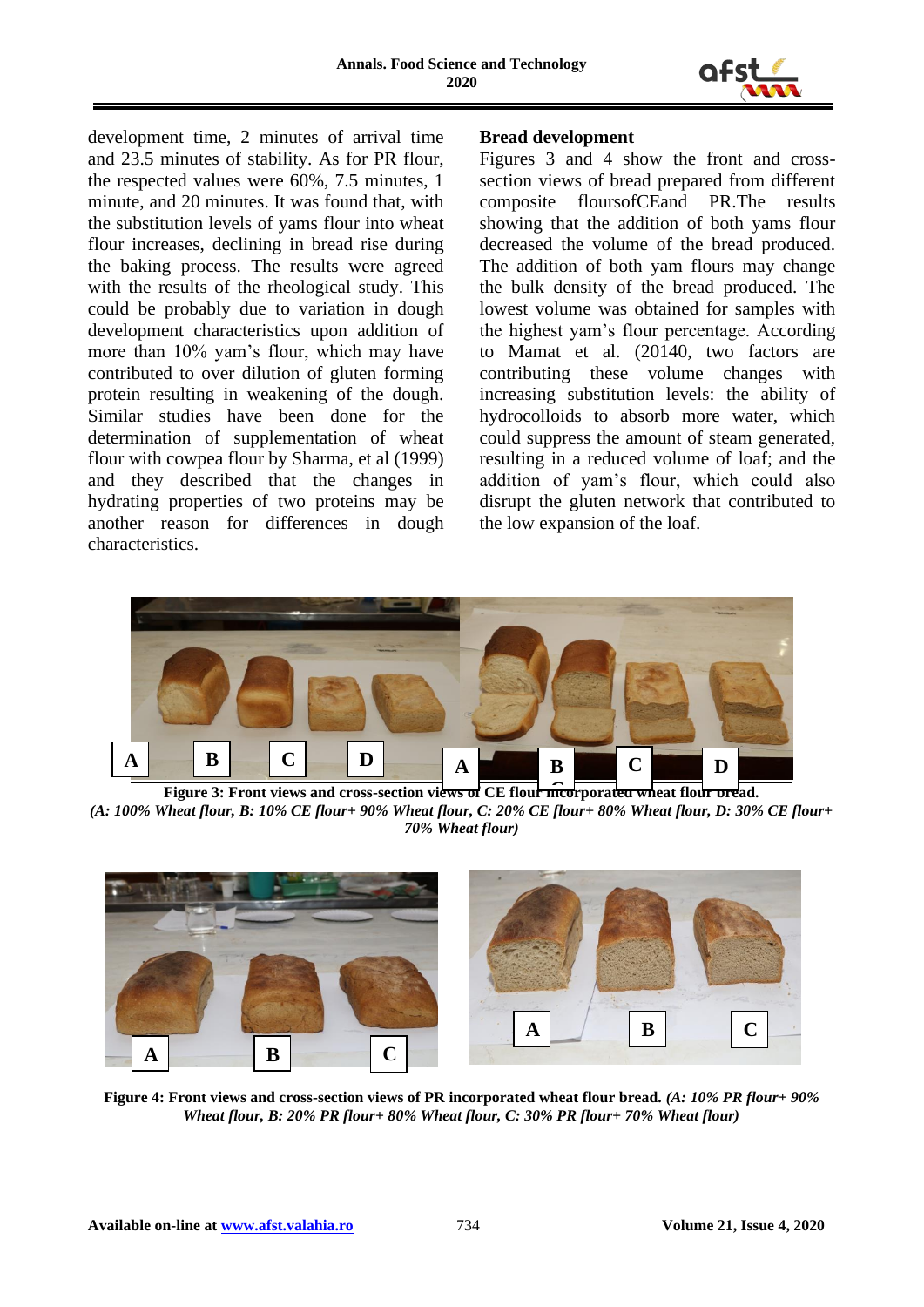

Furthermore, according to Okaka (2005), the low oven spring in the baking process recorded by the composite bread samples is attributed to low gluten content and this has a direct contribution to the viscoelastic properties of the bread dough. It was observed that the weight of the loaves increased with an increase in yam flour and this may be due to higher water absorption observed in the yam based bread samples during the dough mixing process. Higher water absorption may not related to the protein content of the yams flour, however, due to starches present in these yam's flours.

### **Sensory evaluation**

The sensory study revealed that both yams' flour up to 10% substitution level can develop bread which is insignificant in overall acceptability with normal wheat bread. Tables 3 and 4 show the sensory evaluation scores of bread samples at different levels of CE and PR flours incorporation respectively. It is evident from the results that the scores for each sensory parameter decreased significantly with the increase in yam's flour. Theresultofthis study highlighting that both yam flours, CE and PR, could be used in composite bread production at a 10% level of substitution level and however, beyond more than 10% substitution levels .most of the bread characteristics may be affected. Similarly, the results of this study showed that as the amount of yam flour increased to 30%, bread was less acceptable. Thus, these results show that up to 10% substitution is possible to produce bread with acceptable qualities.

### **4. CONCLUSIONS**

From the overall results of the study, it could be concluded that the additionof flours of *Colocasia esculenta* and *Plectranthus rotundifolius*yams to wheat flour modifies to a lesser or greater extent, rheological properties of the dough, depending on the nature of the source of a wheat substitute and the level of wheat flour substitution. Based on sensory acceptance of resulted bread, the bread of acceptable sensory attributes was produced with up to 10 % incorporation of *Colocasia esculenta* and*Plectranthus rotundifolius* yam flour into wheat flour. This would be of economic importance in many developing countries such as Sri Lanka as a whole in promoting the use, utilization and processing of locally available food crops.

| Percentage of   | <b>Sensory attribute</b> |               |                |                |                |                |
|-----------------|--------------------------|---------------|----------------|----------------|----------------|----------------|
| <b>CE</b> flour | <b>General</b>           | Crust         | Crumb          | Texture        | <b>Taste</b>   | <b>Overall</b> |
| incorporation   | appearance               | color         | grain          |                |                | acceptability  |
| 0%              | $21.2 \pm 2.9$           | $8.8 \pm 1.1$ | $17.1 \pm 3.0$ | $16.1 \pm 2.4$ | $20.8 \pm 3.0$ | 86.0           |
| 10%             | $21.0 \pm 2.6$           | $7.2 + 1.2$   | $15.1 + 3.0$   | $15.6 + 1.9$   | $20.8 \pm 2.7$ | 80.2           |
| 20%             | $20.6 \pm 3.2$           | $7.4 \pm 1.3$ | $15.3 \pm 2.4$ | $15.2 \pm 2.0$ | $20.5 \pm 3.2$ | 62.3           |
| 30%             | $13.2 \pm 3.9$           | $5.3 \pm 1.6$ | $7.9 \pm 3.2$  | $9.9 \pm 1.9$  | $18.7 + 3.2$   | 55.9           |

**Table 3. Sensory properties of CE flour incorporated bread from different flour blends**

| Table 4. Sensory properties of PR flour incorporated bread from different flour blends |                          |               |                |                |                |                |
|----------------------------------------------------------------------------------------|--------------------------|---------------|----------------|----------------|----------------|----------------|
| Percentage of                                                                          | <b>Sensory attribute</b> |               |                |                |                |                |
| <b>PR</b> flour                                                                        | <b>General</b>           | <b>Crust</b>  | Crumb          | <b>Texture</b> | <b>Taste</b>   | <b>Overall</b> |
| incorporation                                                                          | appearance               | color         | grain          |                |                | acceptability  |
| 0%                                                                                     | $20.2+2.7$               | $8.8 \pm 1.1$ | $18.1 \pm 3.0$ | $17.1 \pm 2.4$ | $20.8 \pm 3.0$ | 87.2           |
| 10%                                                                                    | $14.0 \pm 1.9$           | $8.2 \pm 1.2$ | $14.1 \pm 3.0$ | $16.6 + 1.9$   | $20.8 \pm 2.7$ | 78.2           |
| 20%                                                                                    | $10.6 \pm 3.2$           | $4.4 \pm 1.3$ | $10.3 \pm 2.4$ | $11.2 \pm 2.0$ | $17.0 \pm 3.2$ | 47.3           |
| 30%                                                                                    | $9.2 + 3.3$              | $3.3 \pm 1.6$ | $9.4 \pm 3.2$  | $11.6 + 1.9$   | $18.4 \pm 3.2$ | 44.9           |